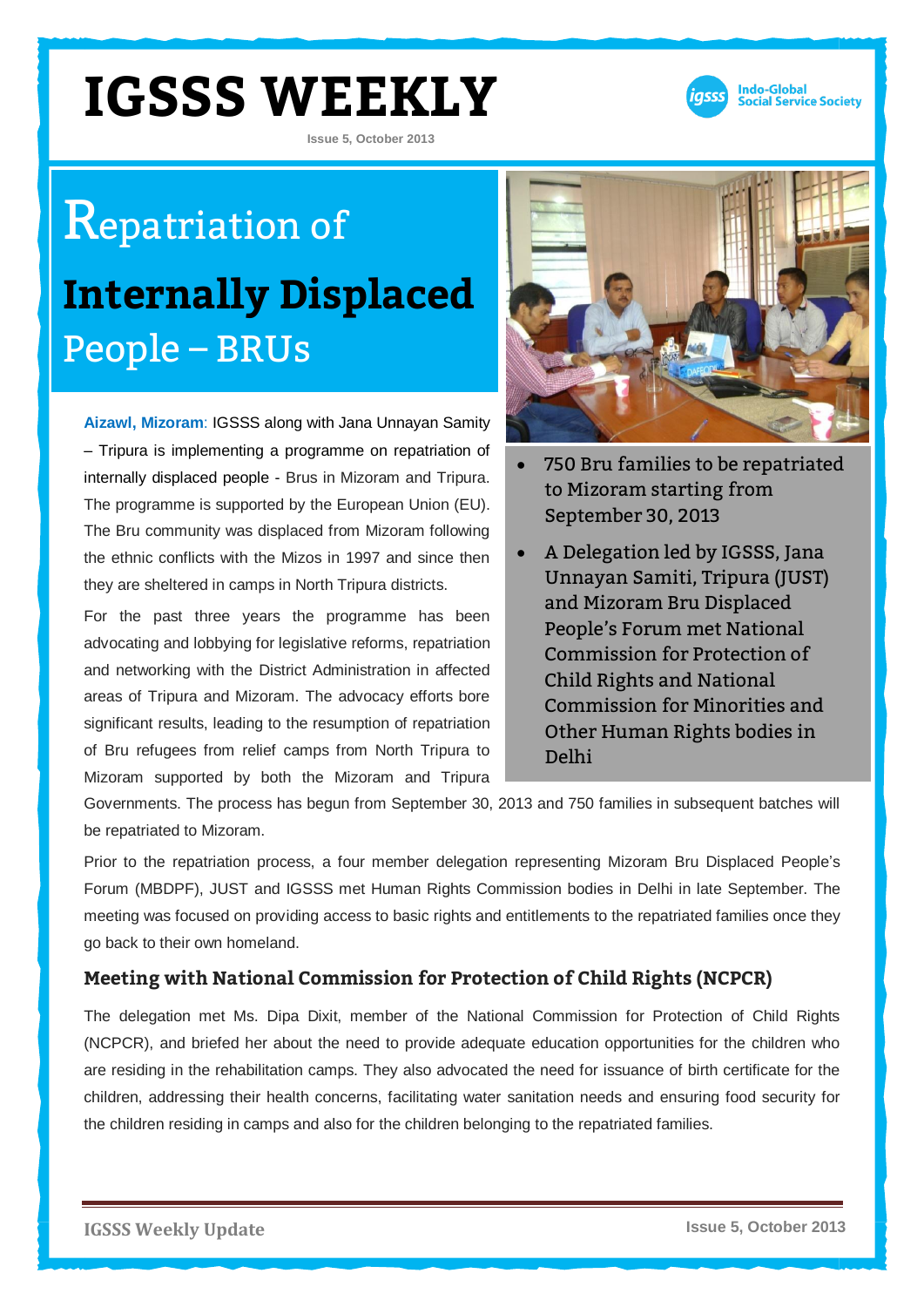

**Issue 5, October 2013**

Ms. Dipa Dixit intimated the team that all the matters raised concerning the development of children will be assessed by the regional arm of the body. The team also met Ms. Ritu Narang, in charge of NCPCR – Northeast, she too assured to take up the concerned issues with District Magistrate, Dharmanagar, Tripura.

#### **Meeting with National Commission for Minorities**

The interaction with Mr. K N Daruwala and Ms.



*Bru Families living in temporary relief camps* 

Kar, members of National Commission for Minorities (NCM) resulted in forging collaboration with the NCM to carry out a study in Mizoram and Tripura to bring out a comprehensive report on the existing situation of the Bru families and steps to be taken towards improving their conditions.

#### **Meeting with Special Commissioner to the Supreme Court on Right to Food**

Mr. Harsh Mandar, Special Commissioner to the Supreme Court on Right to Food assured that the cases pertaining to the Bru families and their issues such as lack of access to the benefits of social security schemes such as Mahatma Gandhi National Rural Employment Guarantee Act (MGNREGA), Public Distribution Scheme (PDS) and Mid Day Meal (MDM) scheme will be taken up with the State Governments.

#### **Meeting with Human Rights Law Network (HRLN)**

Mr. Colin Gonsalvis, Senior Advocate, Supreme Court of India and Head-Human Rights Law Network (HRLN), India office, during his meeting with the team concluded that the cases of deprivation of rights and entitlements of Bru families can be filed in the Supreme Court for hearing.



### **Health Camp for the Homeless**

**Bangalore:** IGSSS organized a Health camp in collaboration with Bruhat Bangalore Mahanagara Palike (BBMP) health department to provide free medical checkup and health related information to 90 CityMakers (Homeless People). Mr. Syed Hashim from BBMP Health Department was present on the occasion.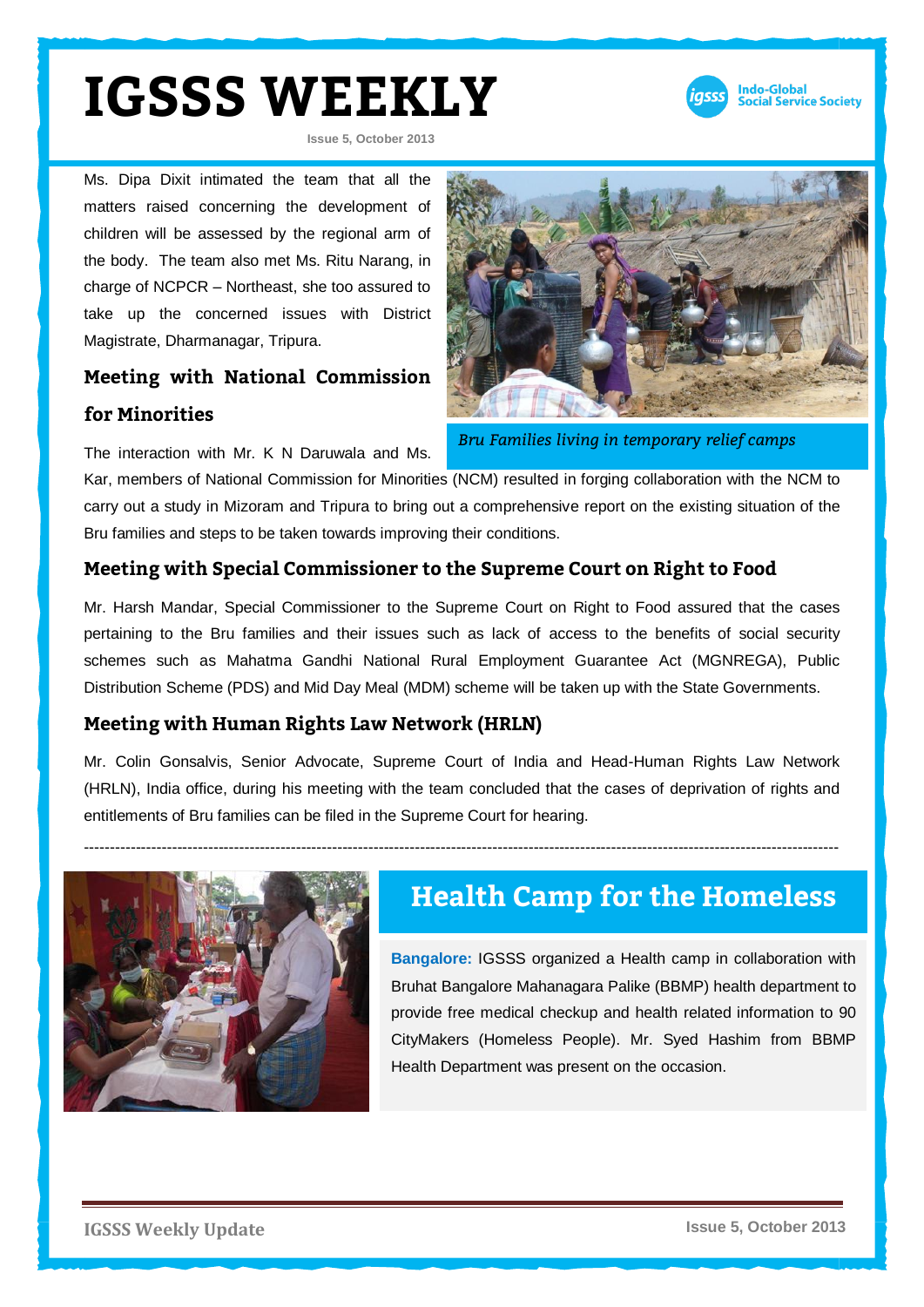**Issue 5, October 2013**



# **THE CARGE OF LIVE TIME** CONTRACTOR DE APPRAIAS DE SE TRANSVILLAGE ANNO DE ANNO 1999 **Turning Point A Case Study from Youth Development Initiative of IGSSS**

Twenty two year old Seiphu Khongsai hails from Simol Village in Senapati district, Manipur. Seiphu lives with his parents and a brother and two sisters. He was born and brought up in a very poor family, he wanted to study in a good school like his friends but his parents were unable to support his education.

In course of time he grew very frustrated and started developing a negative attitude towards life. He started drinking and quarrelling and occasionally beating up his family members. His studies also took a beating and he failed in his Higher Secondary examination.

During this time under the youth development intervention a livelihood programme was introduced in Simol and its neighbouring villages. He received information about this programme but was reluctant to participate. Finally motivated by his friends' experiences, he decided to participate in the livelihood training on poultry farming. He was really inspired to see that how youth eke out a living by adopting livelihood practices such as poultry farming and mushroom cultivation.

He also participated in the life skill education training conducted as part of the programme. He was trained on the World Health Organisation (WHO) modules based on the ten core life skills - self awareness, empathy, critical thinking, creative thinking, communication skills, interpersonal relationship, problem solving skills, decision making skills, coping with emotions and coping with stress. This training became the turning point in his life.

He realized his fault and decided to stop drinking and quarreling with family members. Seipu further started mushroom cultivation for the purpose of his family's consumption. He is now able to control his emotions, realized his strengths and weakness and has engaged himself in community development activities like cleaning village roads and constructing dust bin pith etc.

Seipu reappeared and successfully cleared his Higher Secondary Examination. He is now pursuing Graduation from DM college of Arts, Imphal. He was recently elected as Information Secretary of SIMOL Youth club and has also become an active volunteer under the Youth Development Programme of IGSSS.

**IGSSS Weekly Update Issue 5, October 2013**